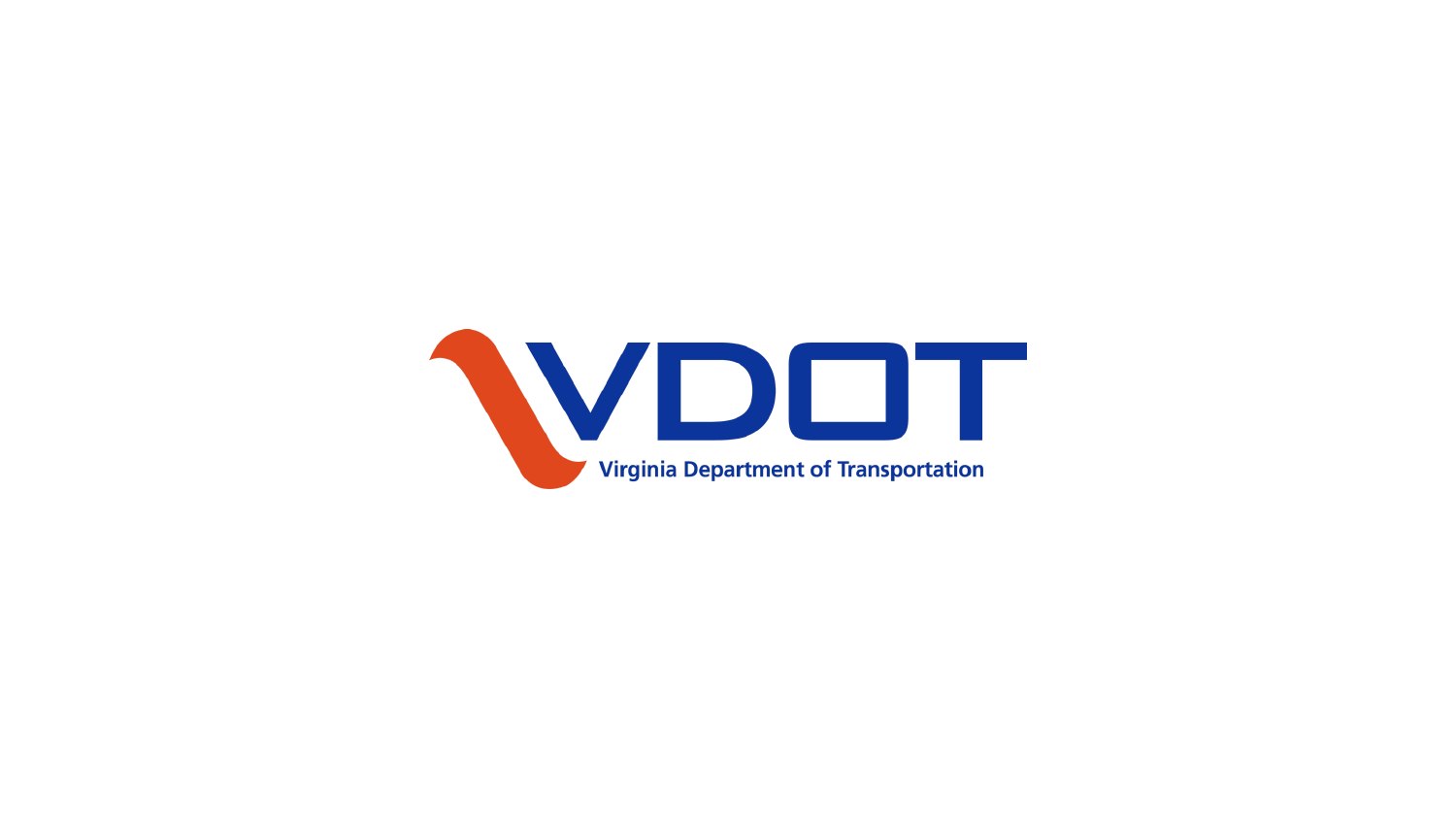

## **RW AND CN CHECKLISTS FOR UCI LOCALITIES**

Ensuring Successful RW and CN Submissions

Michael S. Fulcher – Staunton District Program Manager

June 27, 2019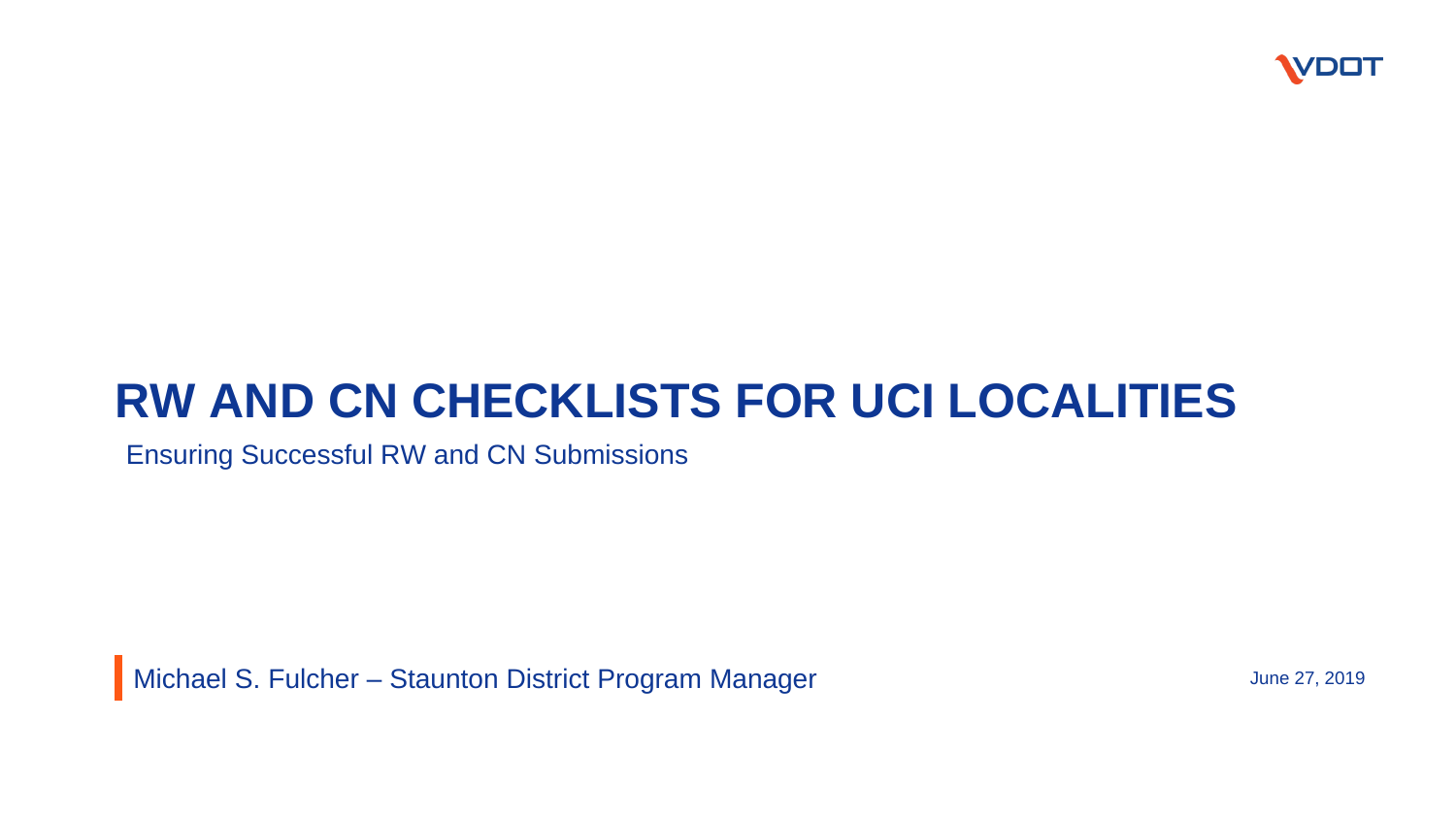## **RW and CN Checklists for UCI Localities**

- **Why Important?**
- **History/Background (UCI Workgroup)**
	- **Incorporate UCI into LAP Manual**
	- **Completeness Review Checklist**
- **Moving Forward**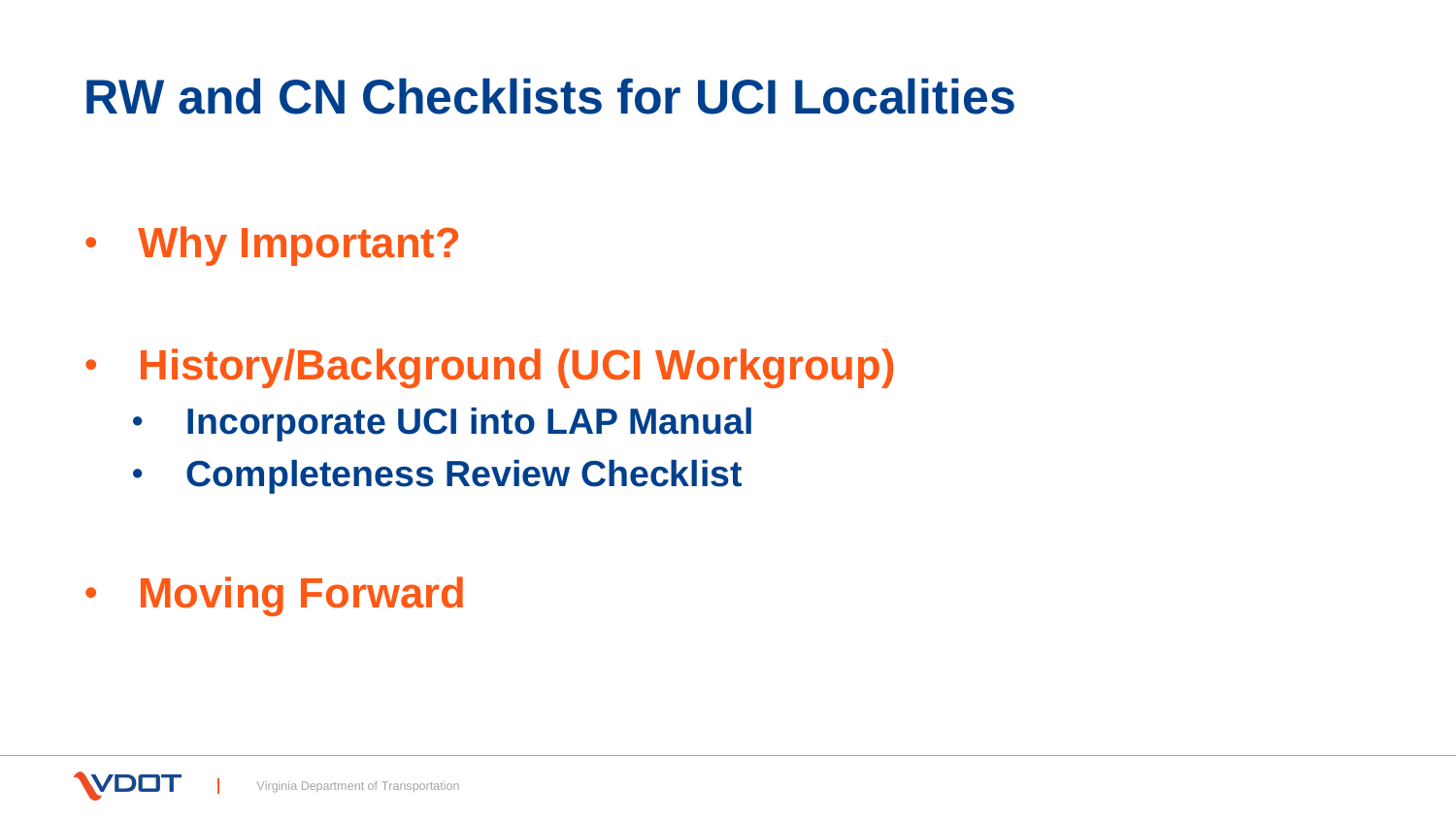- **Why Needed?**
- **What is required in "Normal" Submission?**
- **What is required in UCI Submission?**
- **UCI Certification Form for RW -- Appendix 12.5A**
- **Completeness Checklist for RW**
- **PM/PC Responsibilities**
- **Questions?**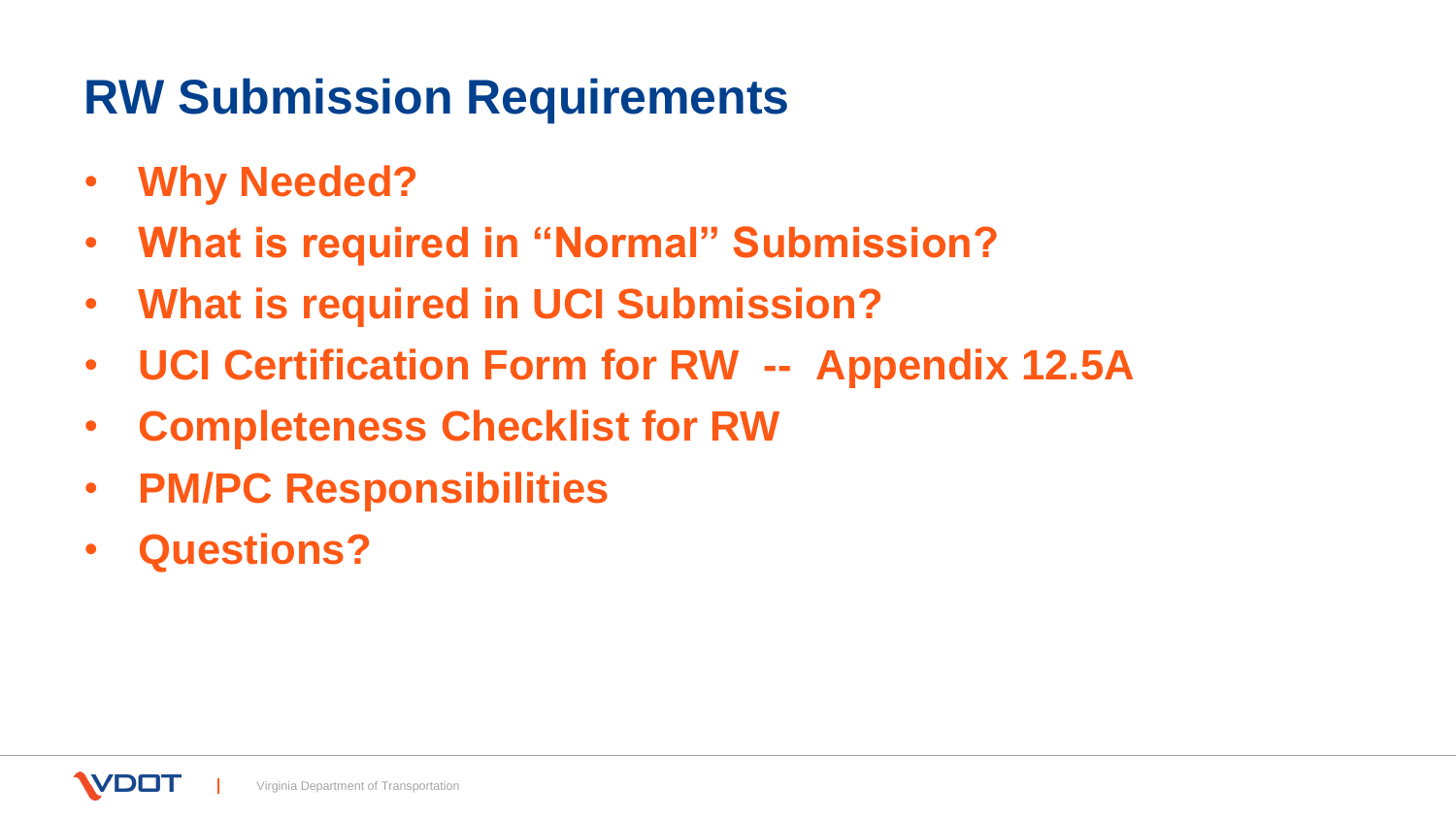- **Why Needed?**
	- **Ensure compliance with required processes**
	- **FHWA Phase Authorization!!**
		- Phase must be authorized prior to any costs being incurred for that phase
		- If work occurred prior to authorization... **NOT** eligible for reimbursement
		- This includes private utility relocation identified to be project cost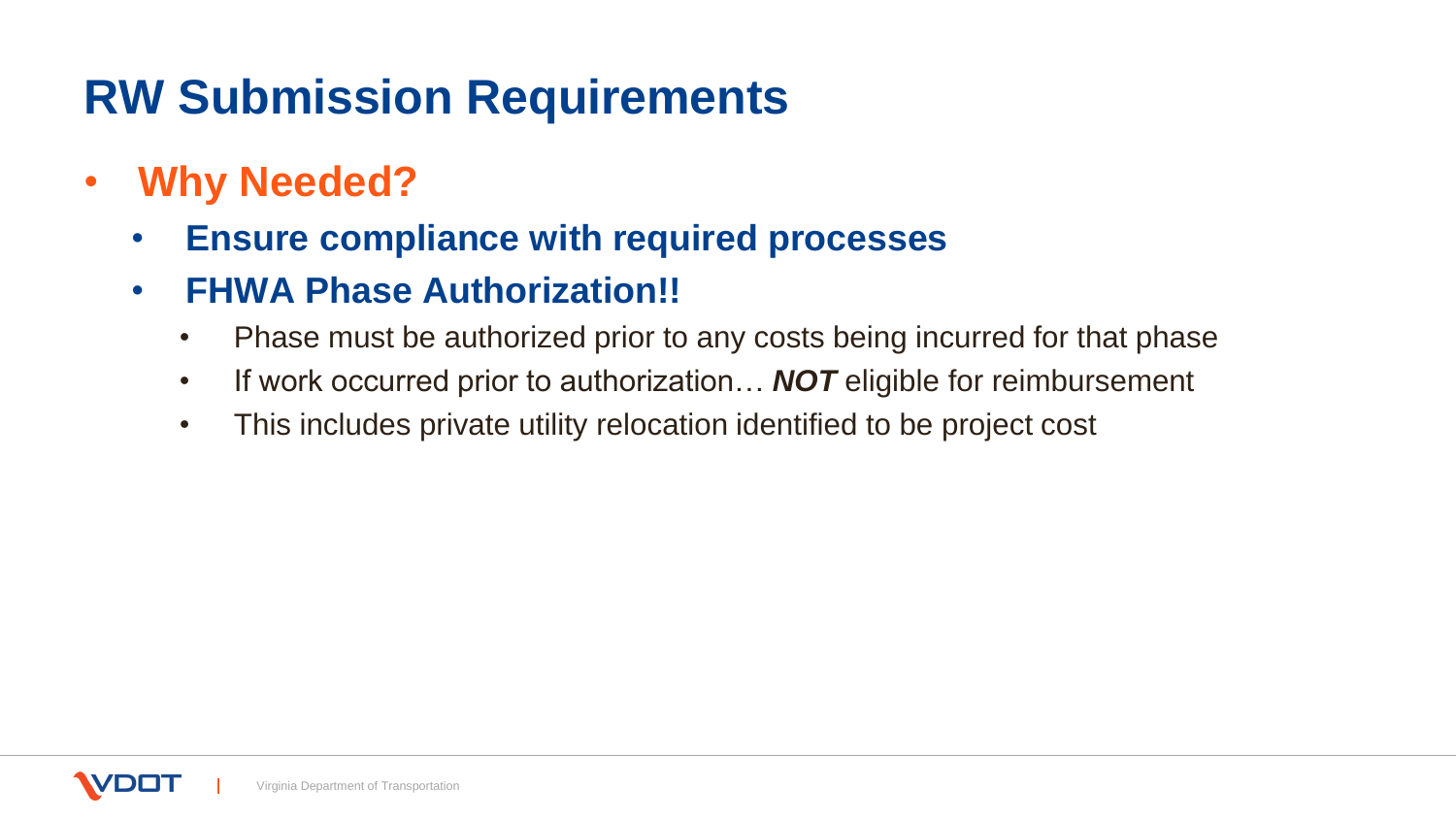- **What is required in "Normal" Submission? (12.5.6)**
	- **Right of Way Plan Package**
		- Right of Way Data Sheet
		- Right of Way Plan Sheet(s)
		- Project Title Sheet for Right of Way Authorization signed by Locality Responsible Person and VDOT signature block

#### • **Current Estimate**

- Including Utility Relocation broken out by Utility Owner
- Use Alternate RW & Utility PCES Spreadsheet
- Number of parcels must match RW Data Sheet number
- **PM-130 and RW-301**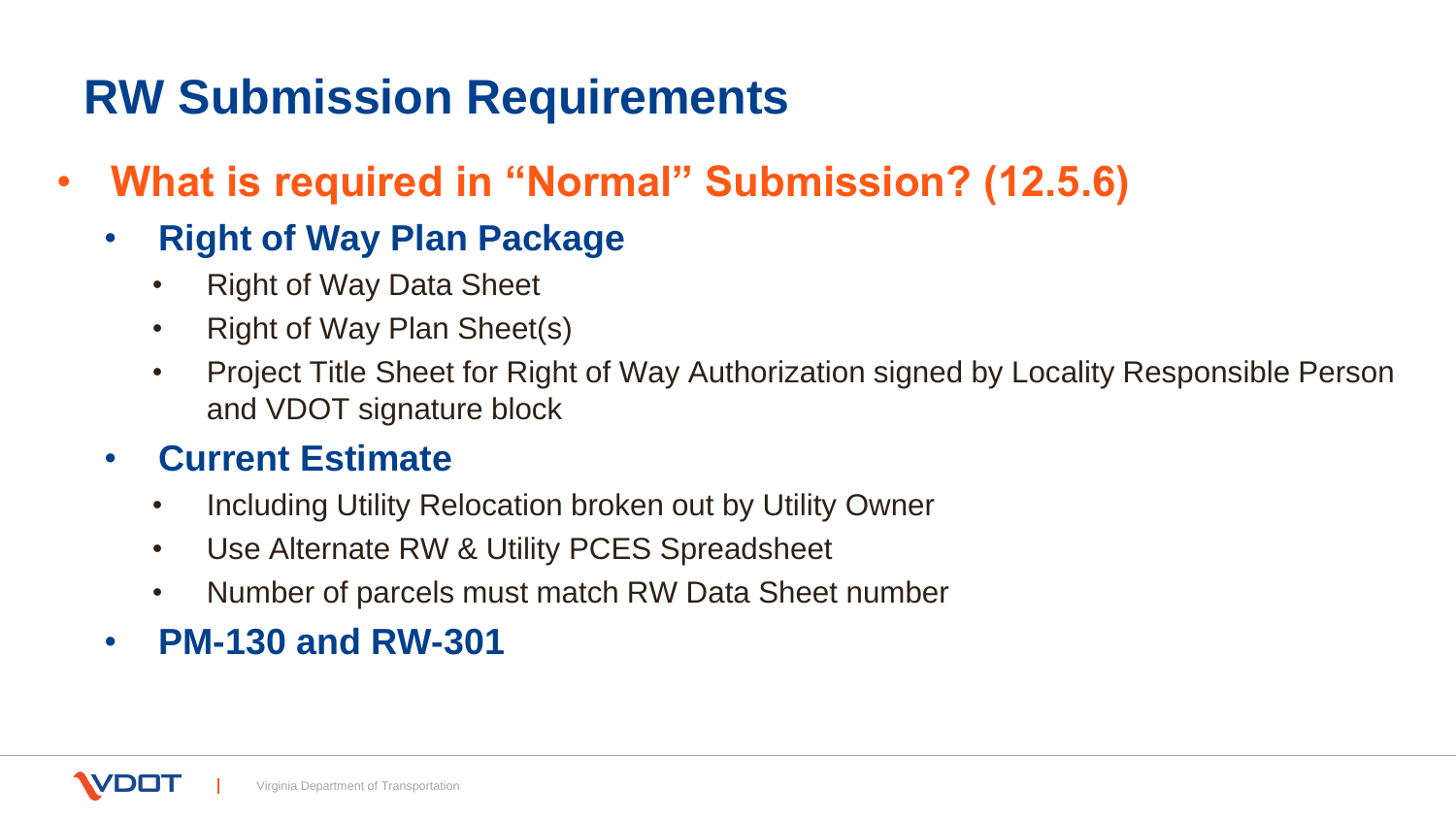- **What is required in UCI Submission? (12.5.6 – Special Program Requirements – UCI)**
	- **Complete Set of RW Plans (Not signed by VDOT)**
	- **Current Estimate**
	- **RW Phase Project Certification Letter**
	- **Differences…..?**
		- No PM-130 submission required
		- No VDOT signatures on Title Sheet
		- Should there be more……?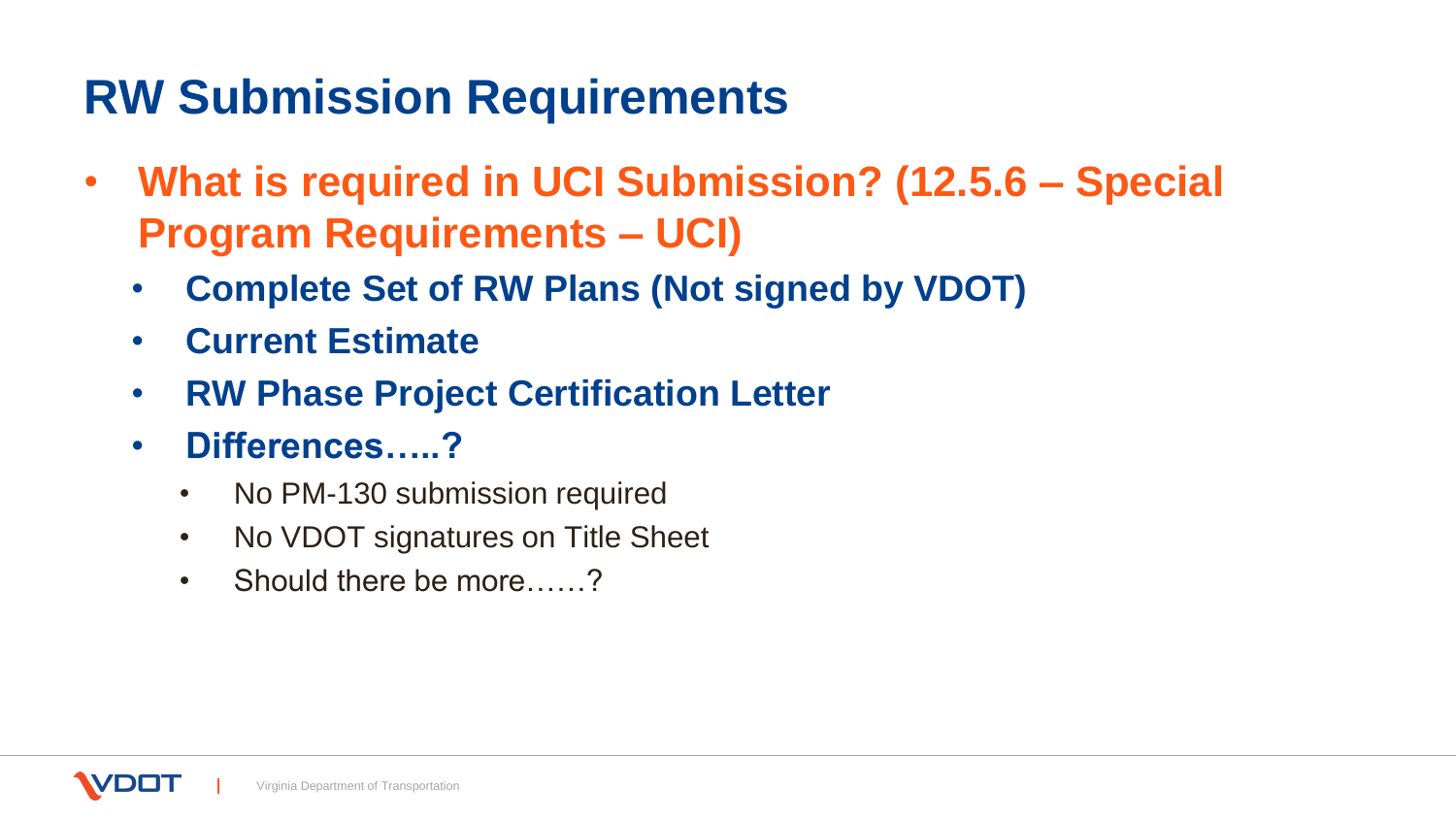- **UCI Certification Form for RW -- Appendix 12.5A**
	- **Project Description**
	- **PAA Reference**
	- **NEPA, Public Involvement, Design Statements**
	- **Certification Form acts as a Checklist**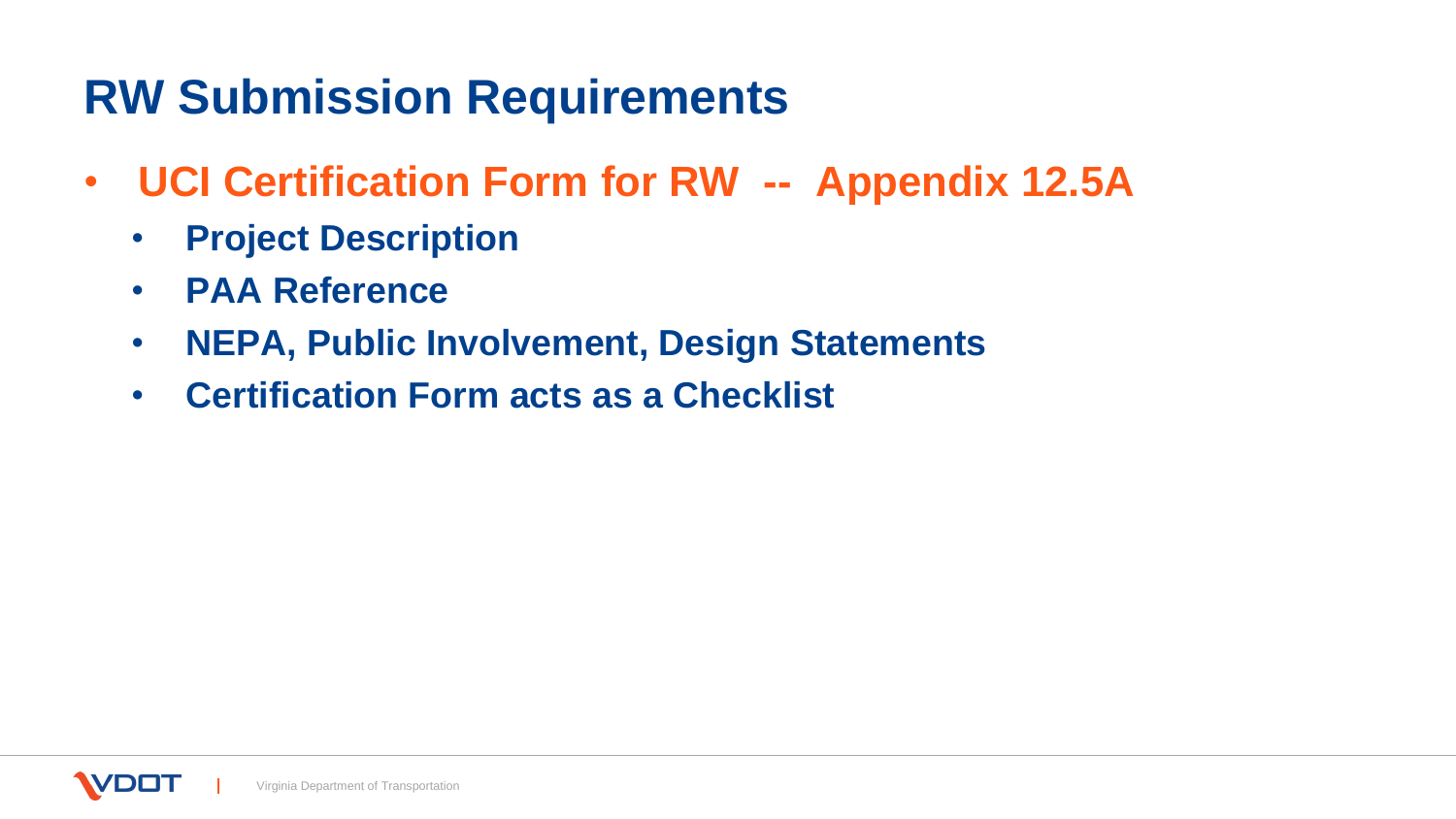- **Completeness Checklist for RW**
	- **Should be released soon. Still finalizing to ensure consistency and no contradictions. Still in Workgroup.**

| <b>Required Submittal</b>                                                                 |
|-------------------------------------------------------------------------------------------|
| Current Engineer's Estimate including a utilities cost estimate, broken down by utility   |
| company (dated within the last 90 days)                                                   |
| Complete set of Right of Way Plans (Road Design Manual - Chapter 2F)                      |
| Completed and Signed RW-301/EQ-121                                                        |
| Performed final QA/QC on plans prior to submittal to VDOT Authorization                   |
| Project Title Sheet for Right of Authorization signed by the person of responsible charge |
| from the locality                                                                         |

#### • **Could be another useful tool**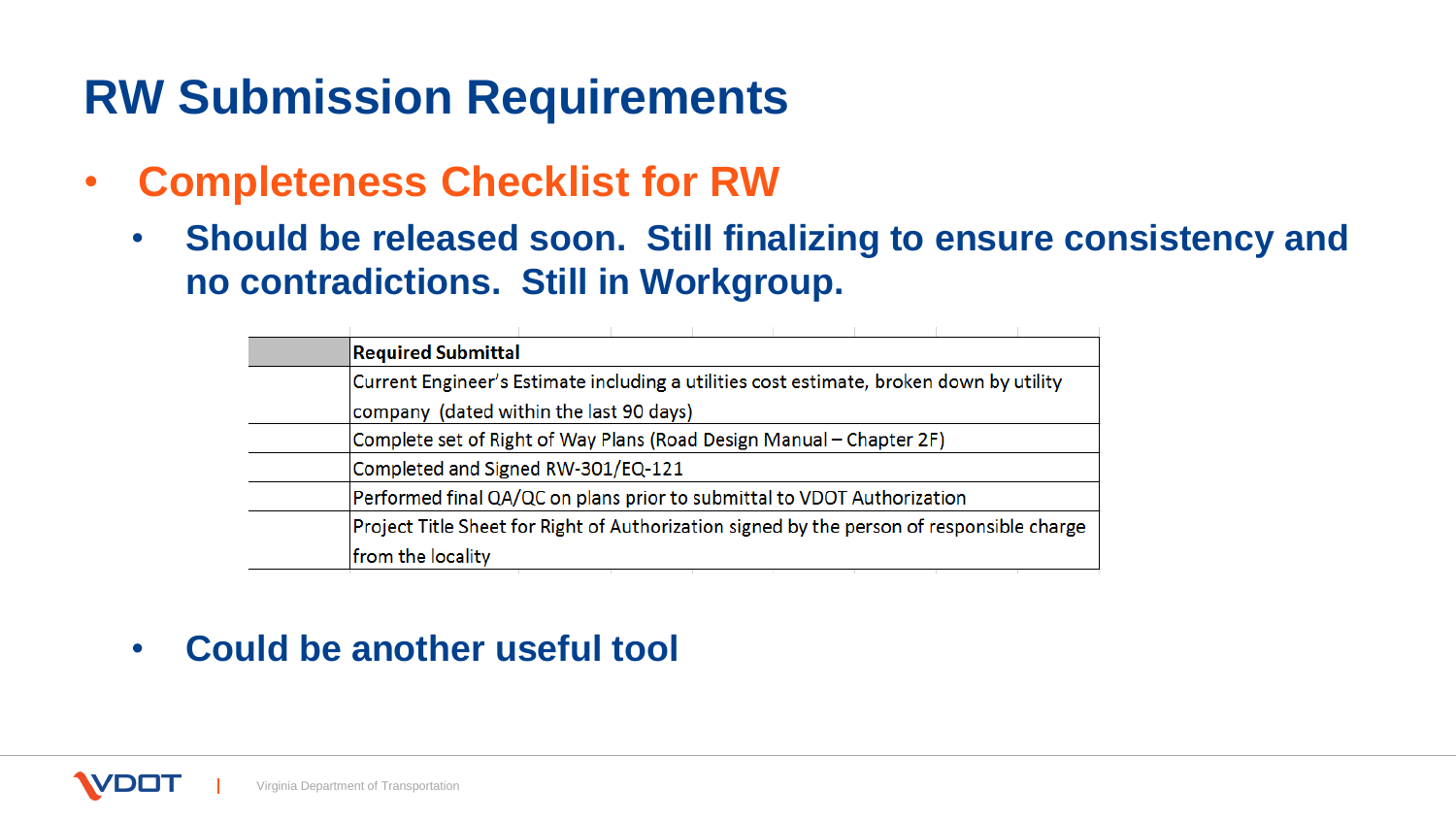- **PM/PC Responsibilities**
	- **PM responsibilities is to submit the complete RW package**
	- **PC responsibilities**
		- Ensure comments from previous plan reviews have been adequately addressed
		- Request/Perform Funding Verification based on current estimate
		- Request Federal Authorization first, once received then...
		- Request NTP from RW division. This comes after RW-300 Memo is distributed

• **Questions?**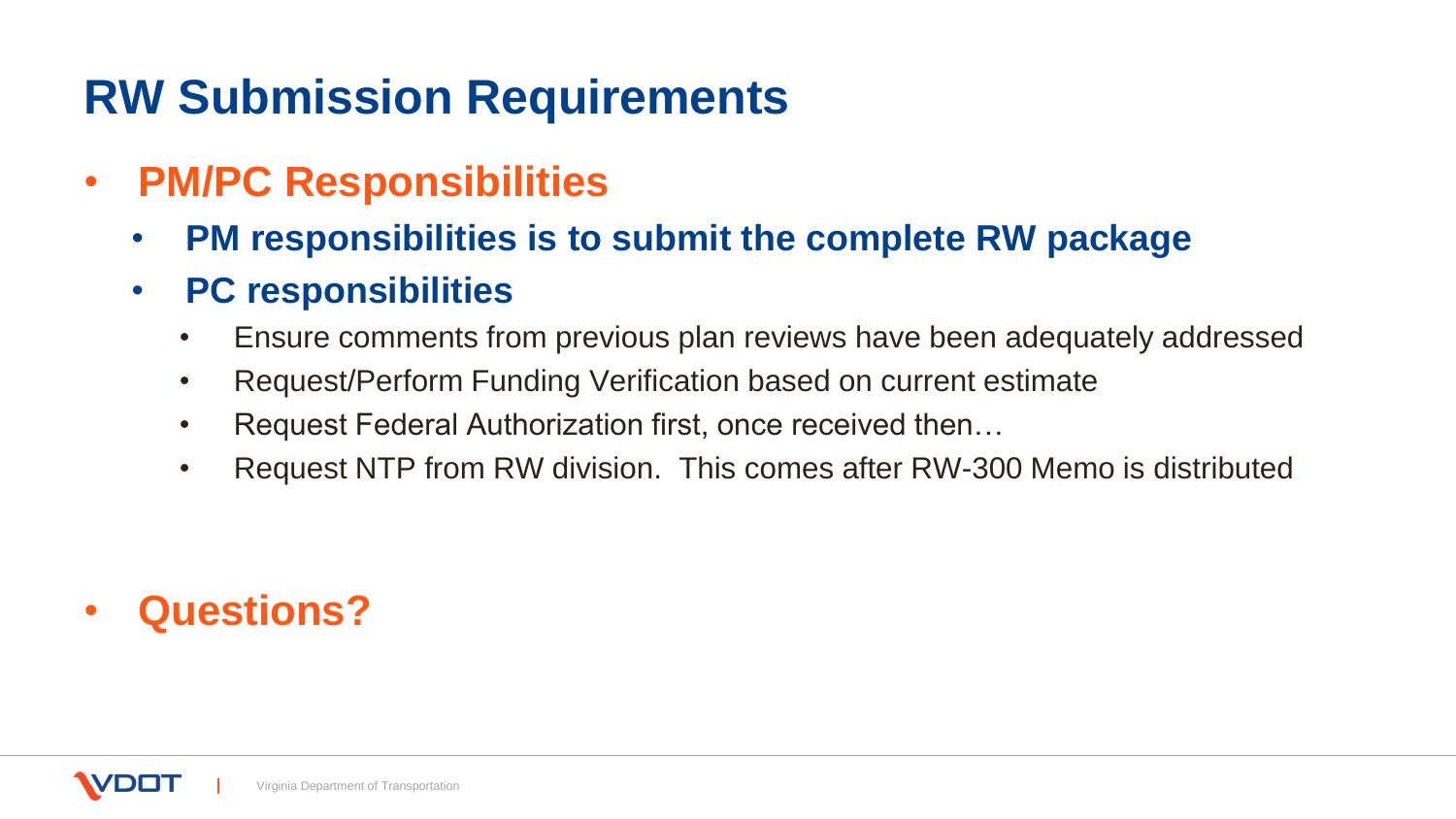- **Why Needed?**
- **What is required in "Normal" Submission?**
- **What is required in UCI Submission?**
- **UCI Certification Form for CN -- Appendix 12.5B**
- **Completeness Checklist for CN**
- **PM/PC Responsibilities**
- **Questions?**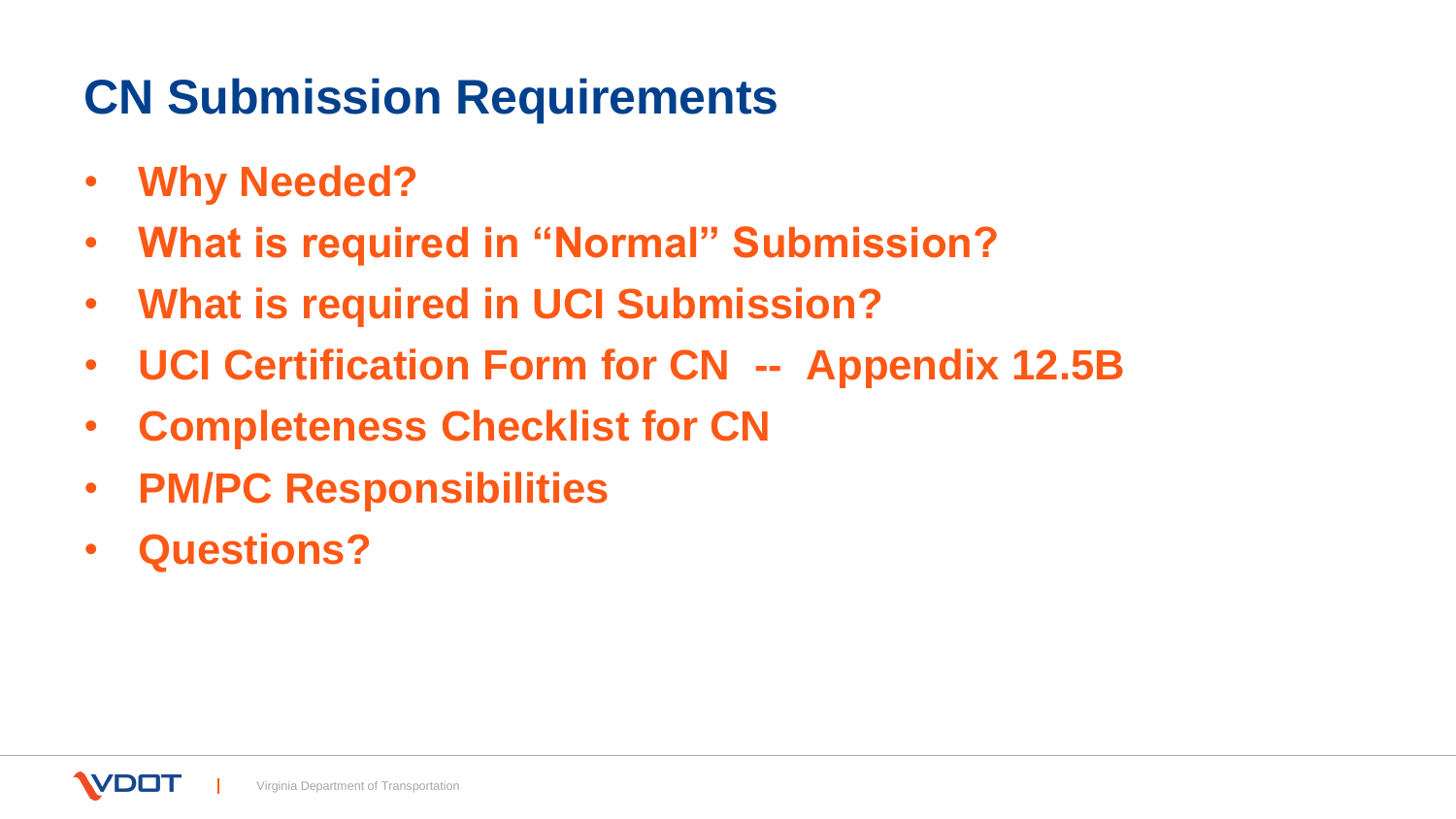- **Why Needed?**
	- **Ensure compliance with required processes**
		- DBE Goal Setting
		- Appropriate and latest Federal Special Provision inclusion (CR, EEO, Wage Rates, etc.)

#### • **FHWA Phase Authorization!!**

- Federal Authorization must be received prior to advertisement
- Phase must be authorized prior to any costs being incurred for that phase
- If work occurred prior to authorization... **NOT** eligible for reimbursement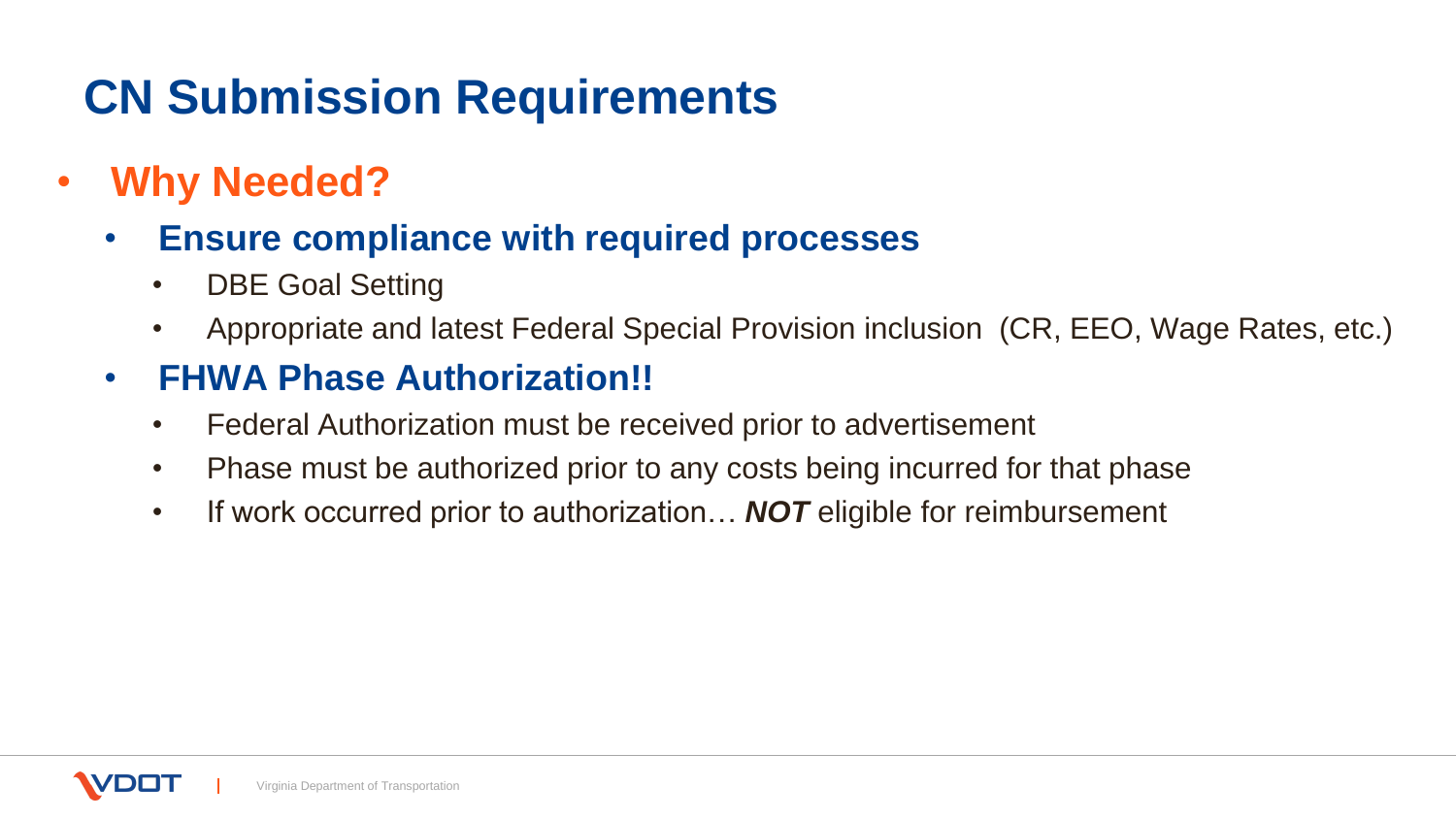- **What is required in "Normal" Submission? (12.5.7 & 12.6.7)**
	- **Construction Plan Package (12.5.7)**
		- Complete Plans with Project Title Sheet for Advertisement Authorization signed by Locality Responsible Person and VDOT signature block and sealed by PE
		- PS&E Submission
	- **Plans Specifications and Estimate (PS&E) Submission (12.6.7)**
		- PS&E Submittal Form with Certification of Documents form (LAP402A)
		- RW Certification Letter
		- Environmental Certification (EQ-103) and Reevaluation (EQ-200) from VDOT\*
		- Current Estimate and complete set of Bid Documents\*
			- \* (These items require work ahead of time to produce such as T&E and DBE)
		- Evidence of Public Hearing or Willingness (or Waiver)
		- Smart Scale Certification Statement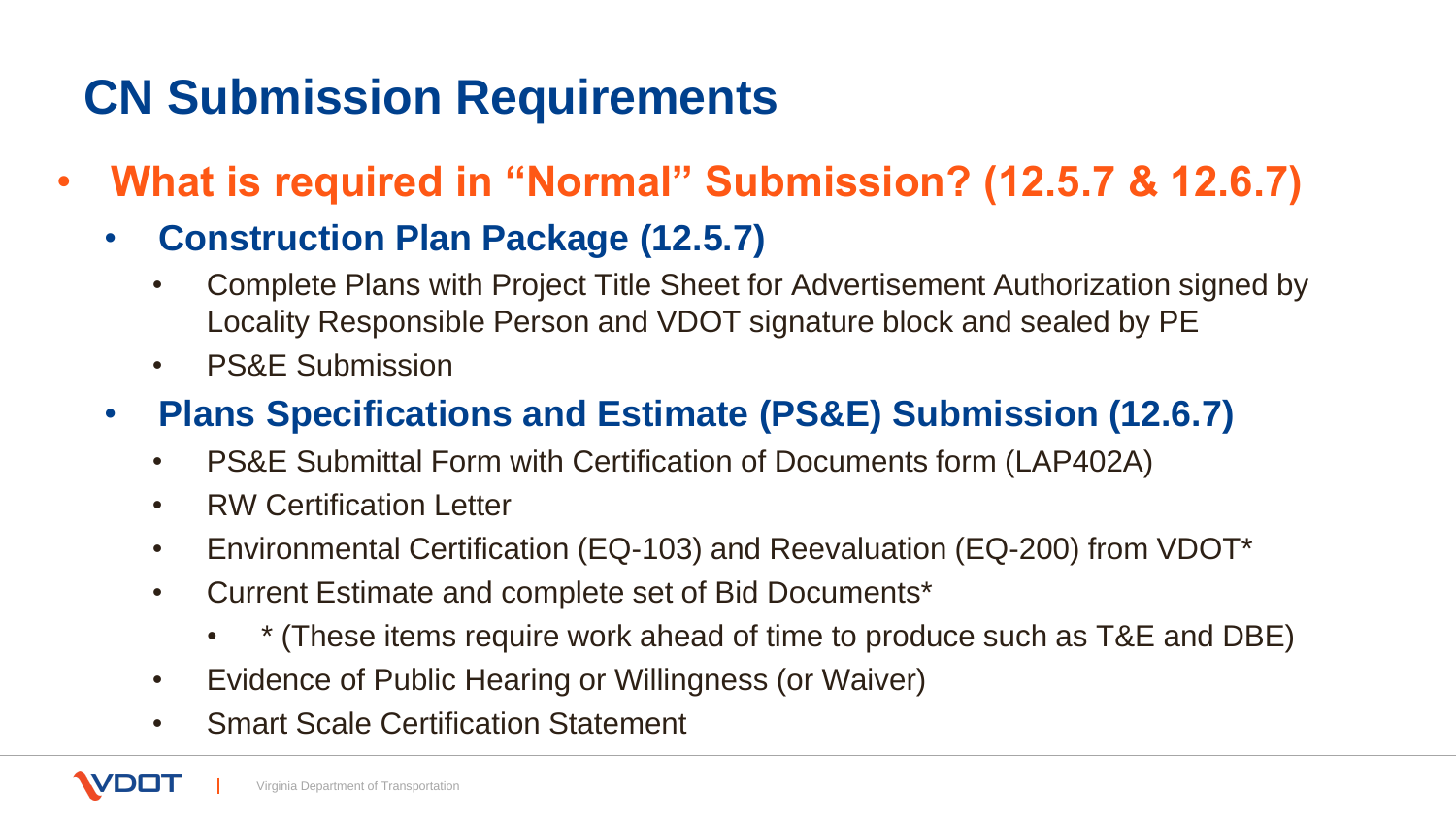- **What is required in UCI Submission? (12.5.7 – Special Program Requirements – UCI – 12.6.7 refers to same)**
	- **Complete Set of Signed CN Plans (Not signed by VDOT)**
	- **Current Estimate**
	- **CN Phase Project Certification Letter**
		- Includes RW Certification statement
		- EQ-103 referenced in the letter to be provided
		- Public Involvement and Design commitments/certification
		- Complete Bid Documents
	- **Differences…..?**
		- No VDOT signatures on Title Sheet
		- No demonstration of Public Involvement
		- Should there be more……?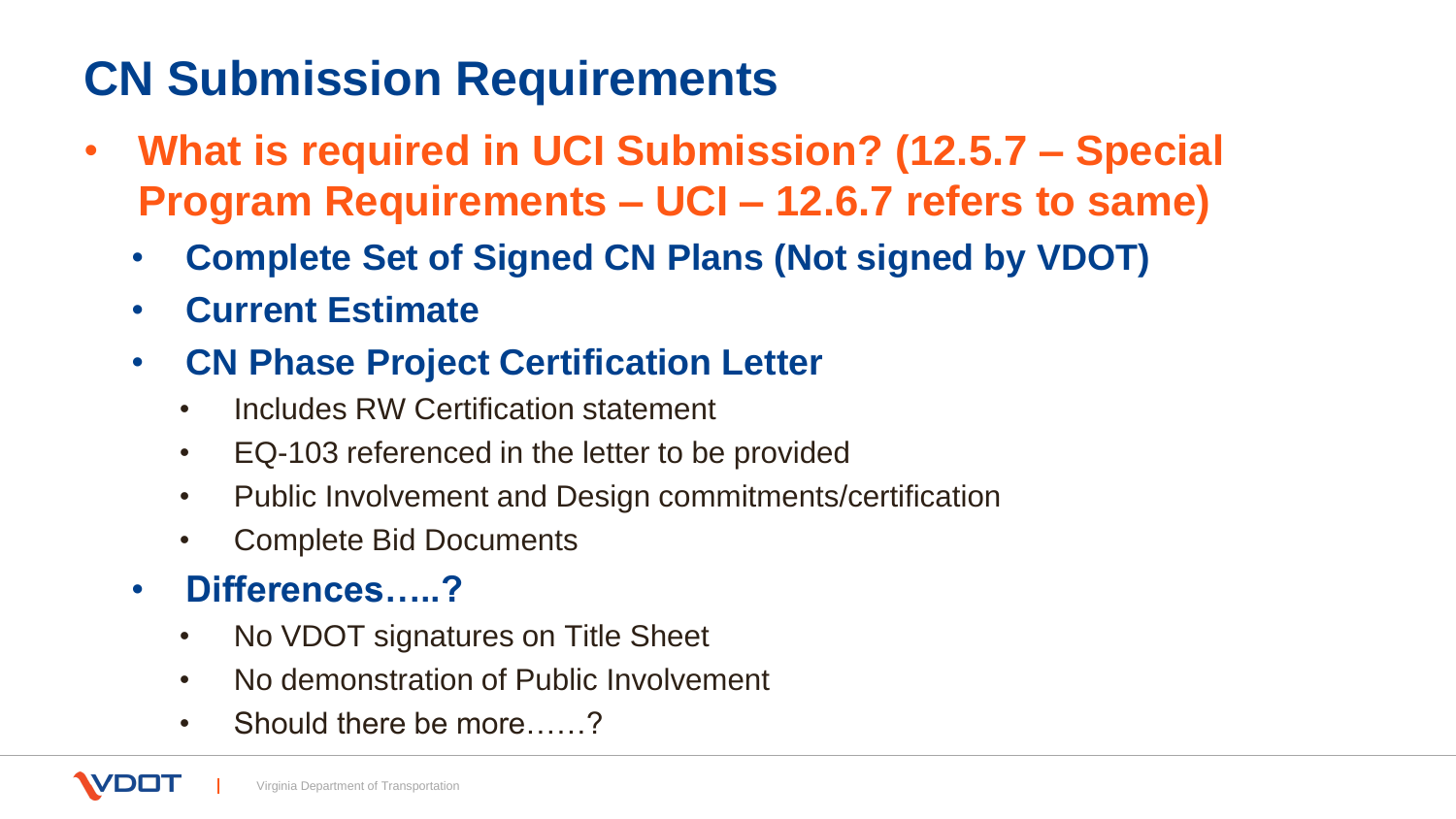- **UCI Certification Form for CN -- Appendix 12.5B**
	- **Project Description**
	- **PAA Reference**
	- **NEPA statement and EQ-103 attachment referenced**
		- No reference made to EQ-200
	- **Public Involvement, Design Statements**
	- **Reference to plans, bid documents and other checklists referenced**
	- **Certification Form acts as a Checklist**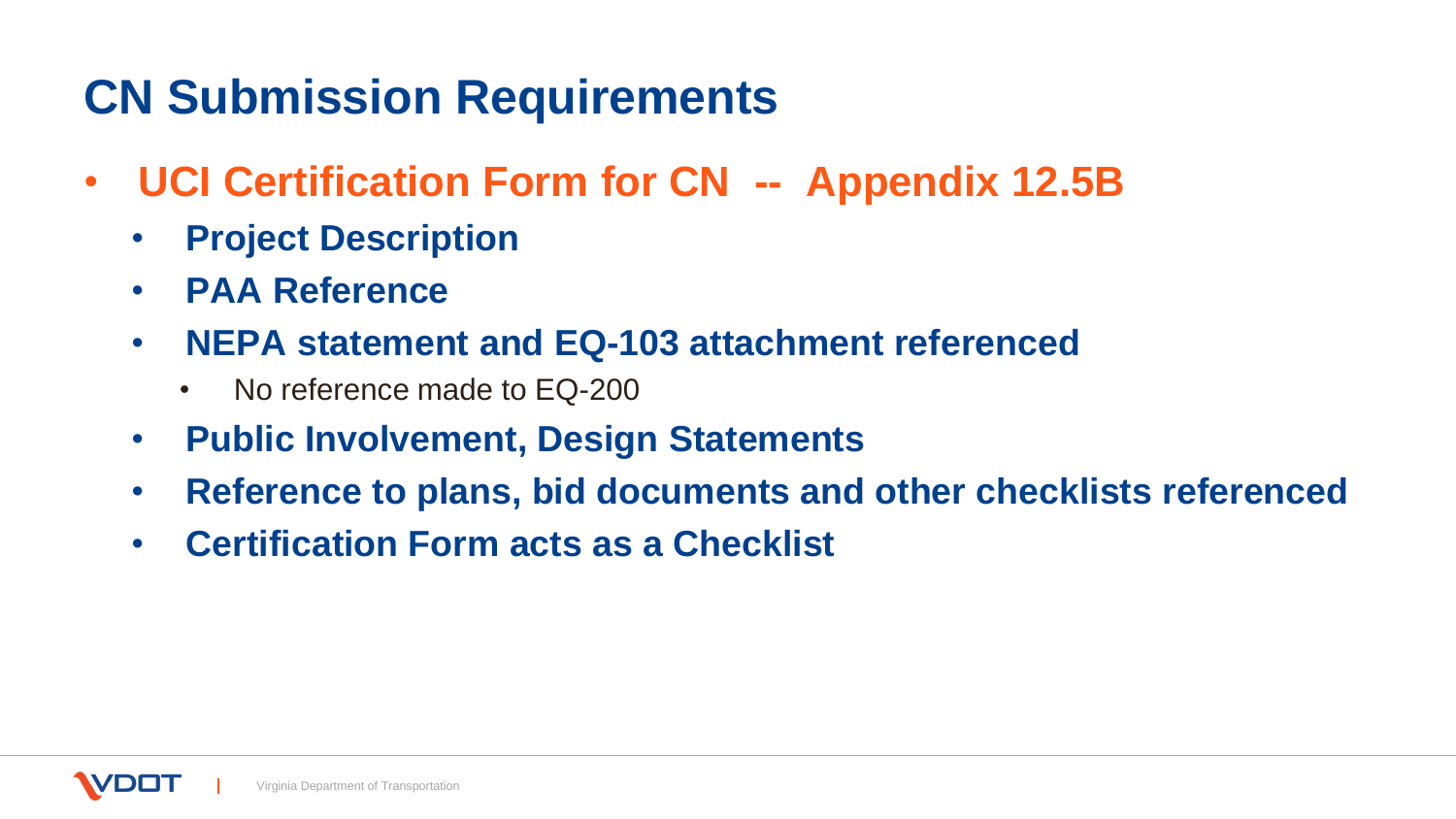- **Completeness Checklist for CN**
	- **Should be released soon. Still finalizing to ensure consistency and no contradictions. Still in Workgroup.**

| <b>Required Submittal</b>                                                                                                                 |
|-------------------------------------------------------------------------------------------------------------------------------------------|
| <b>RW Certification</b>                                                                                                                   |
| Threatened and Endangered Species List (dated within 6 months of the<br>advertisement date)                                               |
| Current Engineer's Estimate, including CEI, VDOT Oversight, City Administrative<br>Costs, and Contingency (dated within the last 90 days) |
| Complete Set of Plans                                                                                                                     |
| Performed Final QA/QC on Plans Prior to Submittal to VDOT Authorization                                                                   |
| Project Title Sheet for Construction Authorization Signed by the Person of<br>Responsible Charge                                          |

• **Could be another useful tool, but missing PS&E elements**